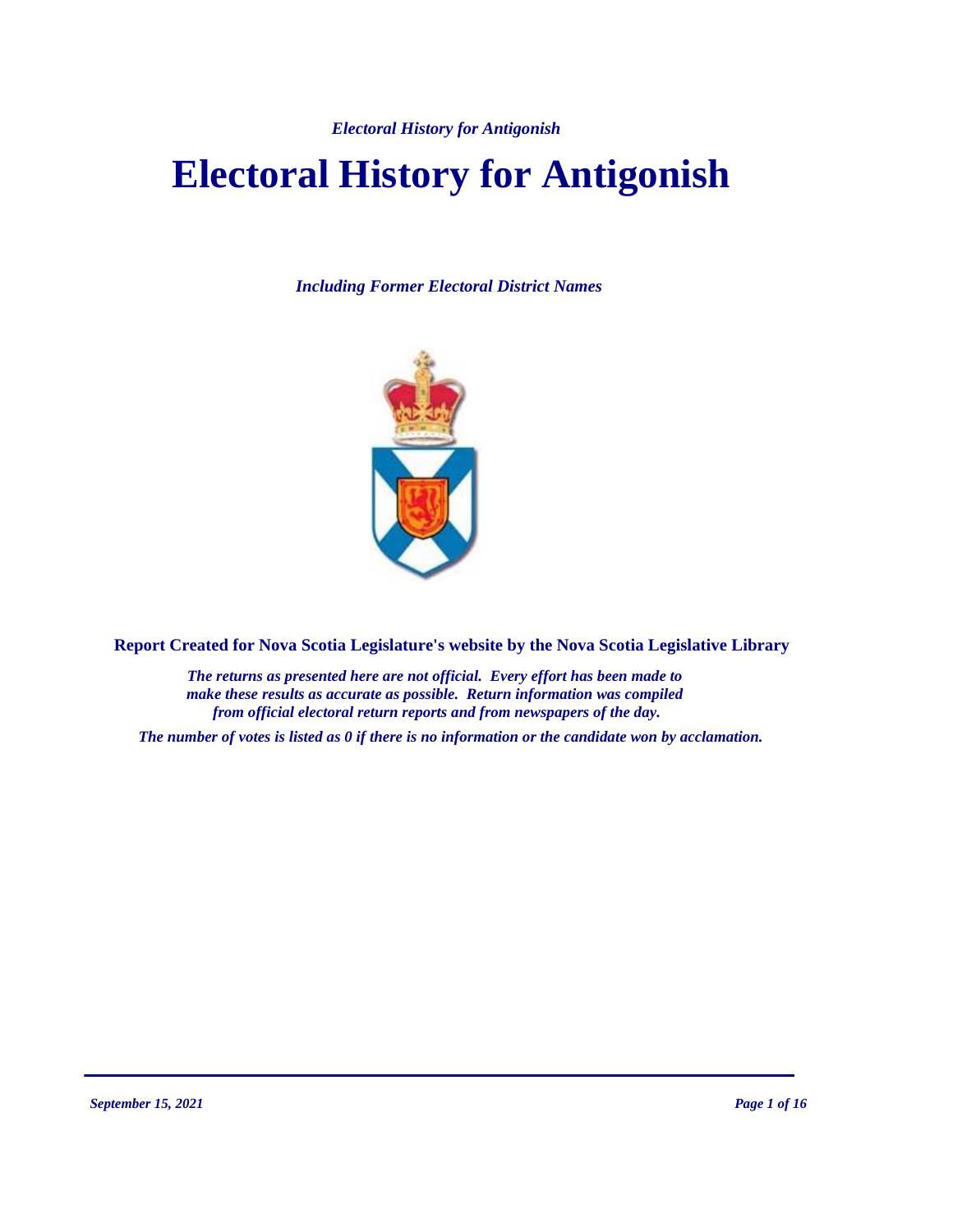## *Antigonish*

*In 1863, Sydney County was renamed Antigonish (SNS 1863, c. 37). From 1867 to 1928, Antigonish was represented in the legislature by two seats.*

*In 2013, following the recommendations of the 2012 Electoral Boundaries Commission report, the area east of the Tracadie River was lost to Guysborough-Eastern Shore-Tracadie.*

| <b>Member Elected</b>                        | <b>Election Date</b>     | <b>Party Elected</b>            |
|----------------------------------------------|--------------------------|---------------------------------|
| <b>Thompson, Margaret</b><br><b>Michelle</b> | 17-Aug-2021              | <b>Progressive Conservative</b> |
|                                              | (1710)<br>Majority:      |                                 |
| <b>Candidate</b>                             | Party                    | <b>Votes</b>                    |
| Thompson, Michelle                           | Progressive Conservative | 4707                            |
| Delorey, Randy                               | Liberal                  | 2997                            |
| Fraser, Will                                 | <b>Green Party</b>       | 128                             |
| Smyth, Ryan                                  | Atlantica                | 34                              |
| Delorey, Randy M.                            | 30-May-2017              | Liberal                         |
|                                              | (738)<br>Majority:       |                                 |
| <b>Candidate</b>                             | <b>Party</b>             | <b>Votes</b>                    |
| Delorey, Randy                               | Liberal                  | 3877                            |
| Mattie, Ray                                  | Progressive Conservative | 3139                            |
| MacGillivray, Moraig                         | New Democratic Party     | 1815                            |
| Smyth, Ryan                                  | Atlantica                | 106                             |
| Delorey, Randy M.                            | 08-Oct-2013              | Liberal                         |
|                                              | (1014)<br>Majority:      |                                 |
| <b>Candidate</b>                             | <b>Party</b>             | <b>Votes</b>                    |
| Delorey, Randy                               | Liberal                  | 3882                            |
| Thompson, Darren                             | Progressive Conservative | 2868                            |
| Smith, Maurice G.                            | New Democratic Party     | 2324                            |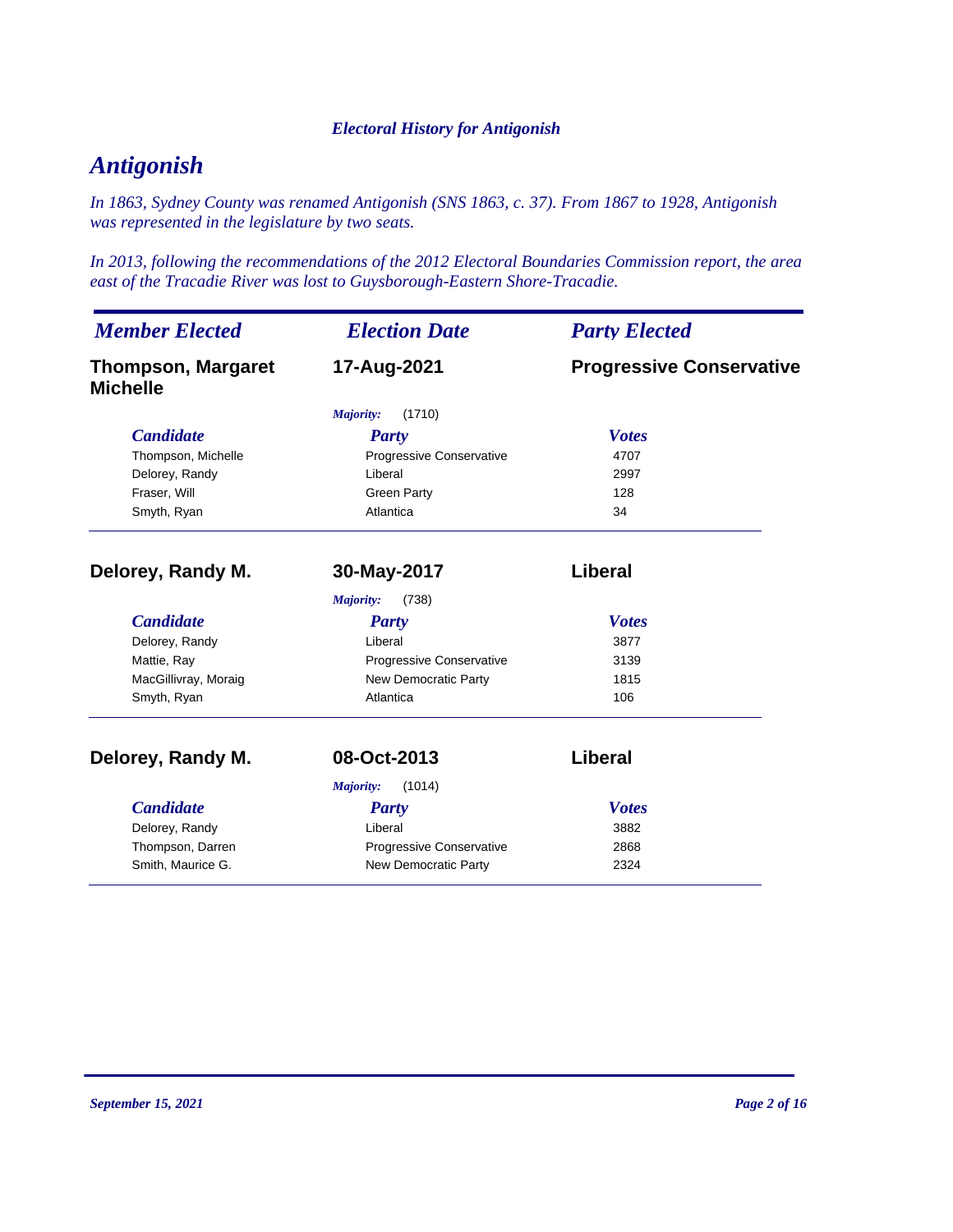#### **Smith, Maurice G. (Moe) 20-Oct-2009 (By-election) New Democratic Party**

|                   | (455)<br>Majority:              |              |  |
|-------------------|---------------------------------|--------------|--|
| <b>Candidate</b>  | Party                           | <b>Votes</b> |  |
| Smith, Maurice G. | New Democratic Party            | 3310         |  |
| Thompson, Darren  | <b>Progressive Conservative</b> | 2855         |  |
| Tompkins, Miles   | Liberal                         | 1830         |  |
| Marshall, Michael | <b>Green Party</b>              | 74           |  |

### **MacIsaac, Alexander Angus [2] (Tando)**

### **09-Jun-2009 Progressive Conservative**

|                               | (275)<br>Majority:              |              |
|-------------------------------|---------------------------------|--------------|
| <b>Candidate</b>              | Party                           | <b>Votes</b> |
| MacIsaac, Alexander Angus [2] | <b>Progressive Conservative</b> | 3613         |
| Smith, Maurice G.             | New Democratic Party            | 3338         |
| Tompkins, Miles               | Liberal                         | 2378         |
| Mosher, Rebecca Steeves       | <b>Green Party</b>              | 160          |

#### **MacIsaac, Alexander Angus [2] (Tando)**

**MacIsaac, Alexander Angus [2] (Tando)**

*Majority:* (1676)

| <i>Candidate</i>              | Party                           | <b>Votes</b> |
|-------------------------------|---------------------------------|--------------|
| MacIsaac, Alexander Angus [2] | <b>Progressive Conservative</b> | 4662         |
| MacIsaac, Daniel J.           | Liberal                         | 2987         |
| MacDonald, Andrew             | New Democratic Party            | 1840         |
| Dowden, Judith                | <b>Green Party</b>              | 180          |
|                               |                                 |              |

**13-Jun-2006 Progressive Conservative**

### **05-Aug-2003 Progressive Conservative**

*Majority:* (605)

| <b>Candidate</b>              | Party                           | <b>Votes</b> |  |
|-------------------------------|---------------------------------|--------------|--|
| MacIsaac, Alexander Angus [2] | <b>Progressive Conservative</b> | 4256         |  |
| Cameron, David Allister       | Liberal                         | 3650         |  |
| O'Toole, Terry                | New Democratic Party            | 1755         |  |
| Purdy, Gene                   | Marijuana Party                 | 560          |  |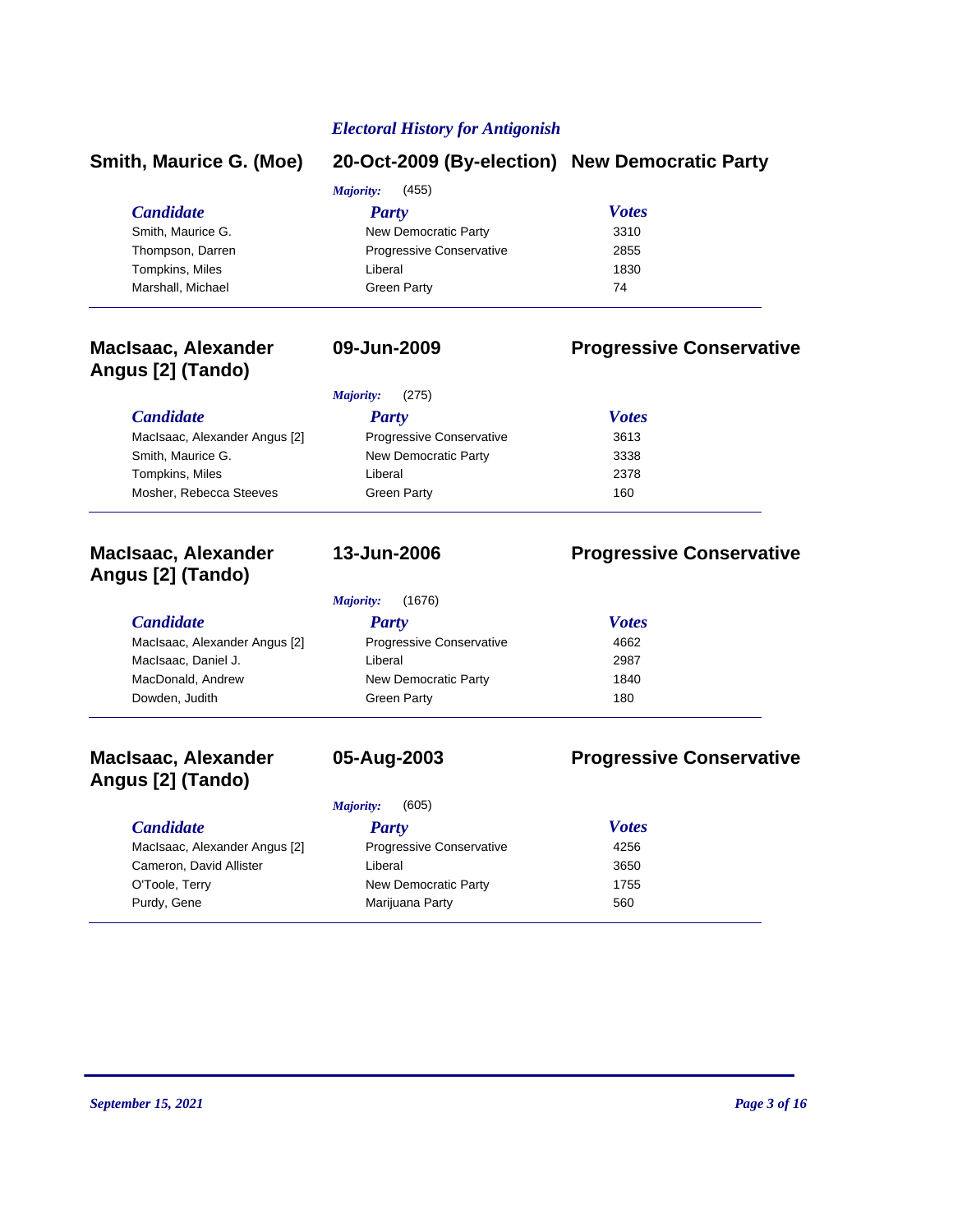| <b>MacIsaac, Alexander</b><br>Angus [2] (Tando) | 27-Jul-1999                | <b>Progressive Conservative</b> |
|-------------------------------------------------|----------------------------|---------------------------------|
|                                                 | (12)<br><b>Majority:</b>   |                                 |
| <b>Candidate</b>                                | <b>Party</b>               | <b>Votes</b>                    |
| MacIsaac, Alexander Angus [2]                   | Progressive Conservative   | 4070                            |
| Fraser, Hyland                                  | Liberal                    | 4058                            |
| Long, Charlene                                  | New Democratic Party       | 2229                            |
| Fraser, Hyland                                  | 24-Mar-1998                | Liberal                         |
|                                                 | (1095)<br><b>Majority:</b> |                                 |
| <b>Candidate</b>                                | <b>Party</b>               | <b>Votes</b>                    |
| Fraser, Hyland                                  | Liberal                    | 4649                            |
| MacNeil, Andrew                                 | Progressive Conservative   | 3554                            |
| Smith, Maurice G.                               | New Democratic Party       | 2986                            |
| Gillis, John William (Bill)                     | 25-May-1993                | Liberal                         |
|                                                 | <b>Majority:</b><br>(4096) |                                 |
| <b>Candidate</b>                                | <b>Party</b>               | <b>Votes</b>                    |
| Gillis, John William                            | Liberal                    | 7292                            |
| Chisholm, Elizabeth                             | Progressive Conservative   | 3196                            |
| MacDonald, Marion                               | New Democratic Party       | 821                             |
| Gillis, John William (Bill)                     | 06-Sep-1988                | Liberal                         |
|                                                 | <b>Majority:</b><br>(1541) |                                 |
| <b>Candidate</b>                                | <b>Party</b>               | <b>Votes</b>                    |
| Gillis, John William                            | Liberal                    | 6004                            |
| Garvie, Bill                                    | Progressive Conservative   | 4463                            |
| Woodfine, Bill                                  | New Democratic Party       | 811                             |
| Gillis, John William (Bill)                     | 06-Nov-1984                | Liberal                         |
|                                                 | (313)<br>Majority:         |                                 |
| <b>Candidate</b>                                | <b>Party</b>               | <b>Votes</b>                    |
| Gillis, John William                            | Liberal                    | 5167                            |
| Chisholm, Elizabeth                             | Progressive Conservative   | 4854                            |
| Woodfine, Bill                                  | New Democratic Party       | 793                             |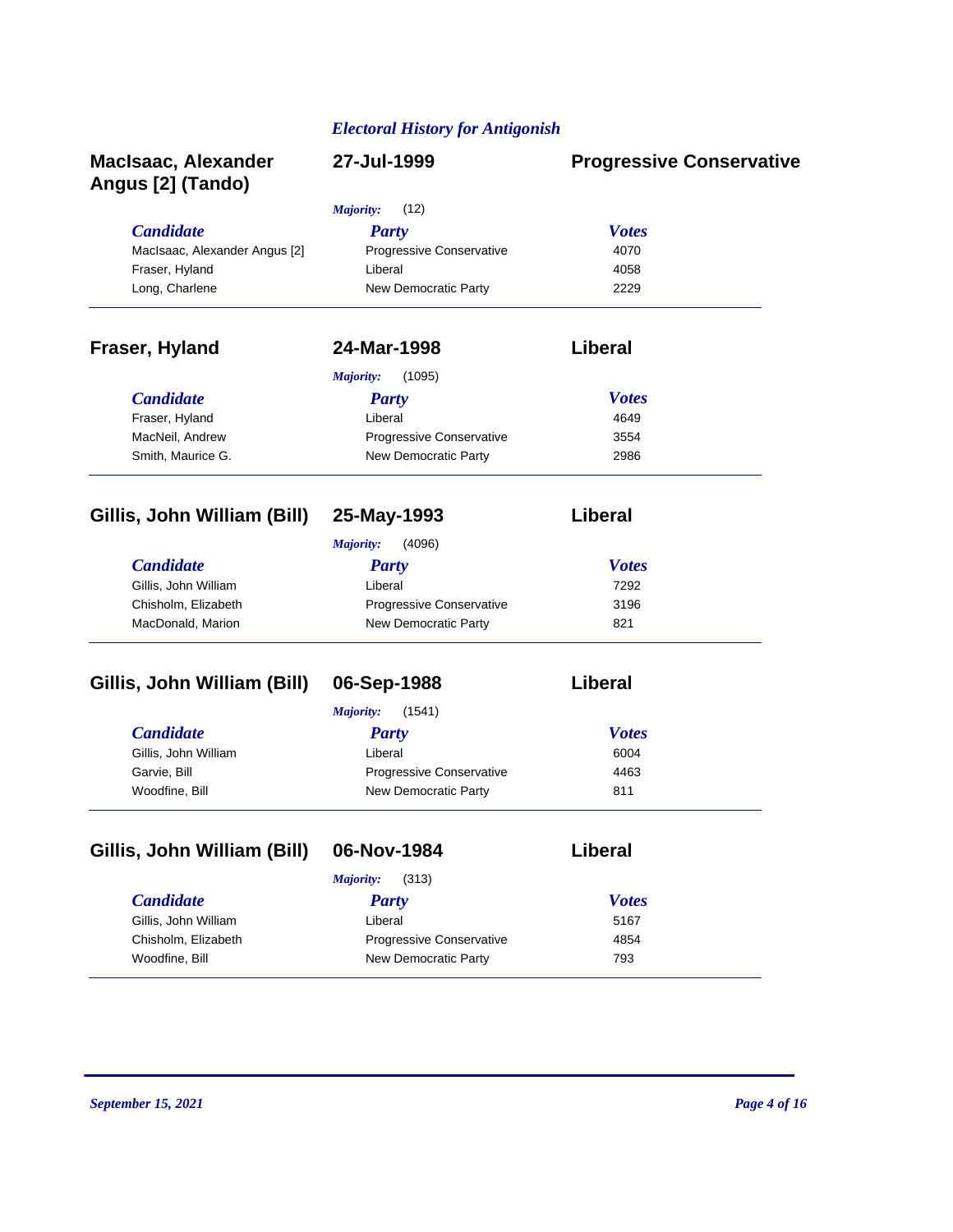| Gillis, John William (Bill) | 06-Oct-1981                     | Liberal      |
|-----------------------------|---------------------------------|--------------|
|                             | (251)<br>Majority:              |              |
| <b>Candidate</b>            | <b>Party</b>                    | <b>Votes</b> |
| Gillis, John William        | Liberal                         | 4522         |
| MacIsaac, Angus             | <b>Progressive Conservative</b> | 4271         |
| Murphy, John A.             | New Democratic Party            | 937          |

### **Gillis, John William (Bill) 19-Sep-1978 Liberal**

|                      | (976)<br>Majority:              |              |  |
|----------------------|---------------------------------|--------------|--|
| <b>Candidate</b>     | <b>Party</b>                    | <b>Votes</b> |  |
| Gillis, John William | Liberal                         | 4689         |  |
| MacNeil, Bill        | <b>Progressive Conservative</b> | 3713         |  |
| Murphy, John Arthur  | New Democratic Party            | 1010         |  |

| Gillis, John William (Bill) | 02-Apr-1974                     | Liberal      |
|-----------------------------|---------------------------------|--------------|
|                             | (1969)<br>Majority:             |              |
| <b>Candidate</b>            | <b>Party</b>                    | <b>Votes</b> |
| Gillis, John William        | Liberal                         | 5141         |
| MacDonald, Ronald A.        | <b>Progressive Conservative</b> | 3172         |
| Gough, Patrick D.           | New Democratic Party            | 726          |

### Gillis, John William (Bill) 13-Oct-1970

| per<br>łI<br>. . |
|------------------|

|                      | (408)<br><i>Majority:</i>       |              |
|----------------------|---------------------------------|--------------|
| <i>Candidate</i>     | <b>Party</b>                    | <b>Votes</b> |
| Gillis, John William | Liberal                         | 4002         |
| Shaw, William        | <b>Progressive Conservative</b> | 3594         |
| MacPherson, Alex     | New Democratic Party            | 265          |

### **MacKinnon, William Francis**

**30-May-1967 Progressive Conservative**

| <i>Candidate</i>           | Party                           | <b>Votes</b> |
|----------------------------|---------------------------------|--------------|
| MacKinnon, William Francis | <b>Progressive Conservative</b> | 3222         |
| Gillis, John William       | Liberal                         | 3196         |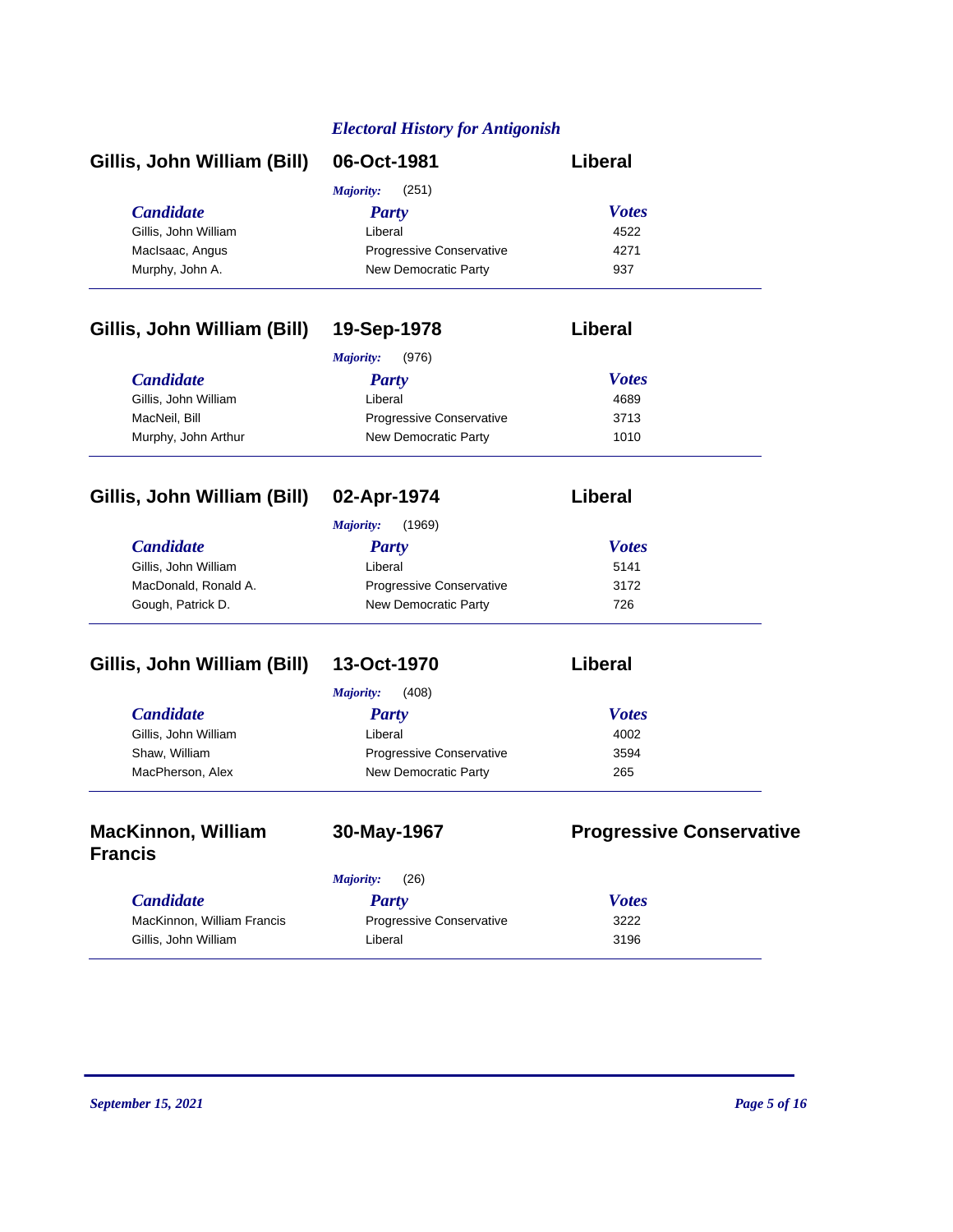|                                             | <b>Electoral History for Antigonish</b>             |                                 |
|---------------------------------------------|-----------------------------------------------------|---------------------------------|
| <b>MacKinnon, William</b><br><b>Francis</b> | 08-Oct-1963                                         | <b>Progressive Conservative</b> |
|                                             | (560)<br><b>Majority:</b>                           |                                 |
| <b>Candidate</b>                            | <b>Party</b>                                        | <b>Votes</b>                    |
| MacKinnon, William Francis                  | Progressive Conservative                            | 3334                            |
| Chisholm, Ronald Saint John                 | Liberal                                             | 2774                            |
| <b>MacKinnon, William</b><br><b>Francis</b> | 07-Jun-1960                                         | <b>Progressive Conservative</b> |
|                                             | Majority:<br>(682)                                  |                                 |
| <b>Candidate</b>                            | Party                                               | <b>Votes</b>                    |
| MacKinnon, William Francis                  | Progressive Conservative                            | 3177                            |
| MacDonald, Vincent J.                       | Liberal                                             | 2495                            |
| MacPherson, Alex                            | <b>CCF (Cooperative Commonwealth</b><br>Federation) | 129                             |
| <b>MacKinnon, William</b><br><b>Francis</b> | 30-Oct-1956                                         | <b>Progressive Conservative</b> |
|                                             | <b>Majority:</b><br>(215)                           |                                 |
| <b>Candidate</b>                            | Party                                               | <b>Votes</b>                    |
| MacKinnon, William Francis                  | Progressive Conservative                            | 2884                            |
| Chisholm, Colin Herman                      | Liberal                                             | 2669                            |
| <b>Chisholm, Colin Herman</b>               | 26-May-1953                                         | <b>Liberal</b>                  |
|                                             | <b>Majority:</b><br>(559)                           |                                 |
| <b>Candidate</b>                            | <b>Party</b>                                        | <b>Votes</b>                    |
| Chisholm, Colin Herman                      | Liberal                                             | 2624                            |
| MacDonald, Vincent J.                       | Dem - L                                             | 2065                            |
| Thompson, Terrance B.                       | Progressive Conservative                            | 675                             |
| <b>Chisholm, Colin Herman</b>               | 09-Jun-1949                                         | <b>Liberal</b>                  |
|                                             | (899)<br><b>Majority:</b>                           |                                 |
|                                             |                                                     |                                 |

| <b>Candidate</b>       | Party                           | <b>Votes</b> |  |
|------------------------|---------------------------------|--------------|--|
| Chisholm, Colin Herman | Liberal                         | 3179         |  |
| Thompson, Terrance B.  | <b>Progressive Conservative</b> | 2280         |  |

 $\overline{a}$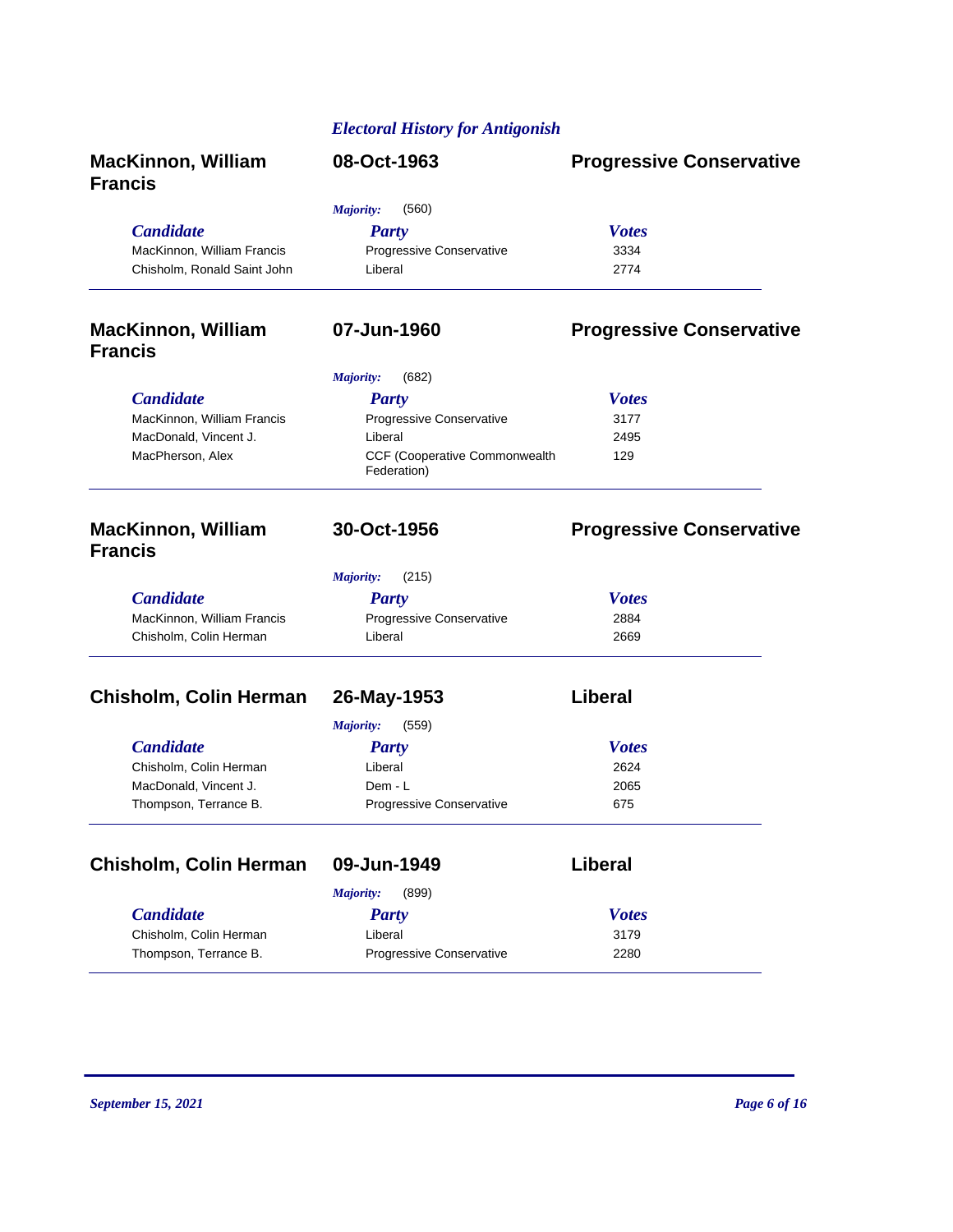| Gorman, John Patrick                                 | 23-Oct-1945                       | Liberal      |  |
|------------------------------------------------------|-----------------------------------|--------------|--|
|                                                      | (1014)<br>Majority:               |              |  |
| <b>Candidate</b>                                     | <b>Party</b>                      | <b>Votes</b> |  |
| Gorman, John Patrick                                 | Liberal                           | 2650         |  |
| MacDonald, Douglas                                   | Progressive Conservative          | 1636         |  |
| Gorman, John Patrick                                 | 19-Oct-1942 (By-election) Liberal |              |  |
|                                                      | <b>Majority:</b><br>(1397)        |              |  |
| <b>Candidate</b>                                     | <b>Party</b>                      | <b>Votes</b> |  |
| Gorman, John Patrick                                 | Liberal                           | 2496         |  |
| Cunningham, Russell                                  | Progressive Conservative          | 1099         |  |
| MacIsaac, John A.                                    | 28-Oct-1941                       | Liberal      |  |
|                                                      | (1033)<br><b>Majority:</b>        |              |  |
| <b>Candidate</b>                                     | <b>Party</b>                      | <b>Votes</b> |  |
| MacIsaac, John A.                                    | Liberal                           | 2759         |  |
| Webb, Michael Ignatius                               | Progressive Conservative          | 1726         |  |
| John A. MacIsaac died June 1, 1942, while in office. |                                   |              |  |
| MacIsaac, John Laughlin 29-Jun-1937                  |                                   | Liberal      |  |
|                                                      | <b>Majority:</b><br>(1149)        |              |  |
| <b>Candidate</b>                                     | <b>Party</b>                      | <b>Votes</b> |  |
| MacIsaac, John Laughlin                              | Liberal                           | 3160         |  |
| Butts, Robert Hamilton                               | Progressive Conservative          | 2011         |  |
| MacIsaac died March 24, 1941, while in office.       |                                   |              |  |
| MacIsaac, John Laughlin 22-Aug-1933                  |                                   | Liberal      |  |
|                                                      | <b>Majority:</b><br>(469)         |              |  |
| <b>Candidate</b>                                     | Party                             | <b>Votes</b> |  |
| MacIsaac, John Laughlin                              | Liberal                           | 2951         |  |
| Walker, John A,                                      | Liberal Conservative              | 2482         |  |
| MacIsaac, John Laughlin                              | 01-Oct-1928                       | Liberal      |  |
|                                                      | <b>Majority:</b><br>(506)         |              |  |
| <b>Candidate</b>                                     | <b>Party</b>                      | <b>Votes</b> |  |
| MacIsaac, John Laughlin                              | Liberal                           | 2431         |  |
| Chisholm, William                                    | Liberal                           | 2407         |  |
| McLellan, John F.                                    | <b>Liberal Conservative</b>       | 1925         |  |
| MacIntyre, John D.<br><b>Liberal Conservative</b>    |                                   | 1792         |  |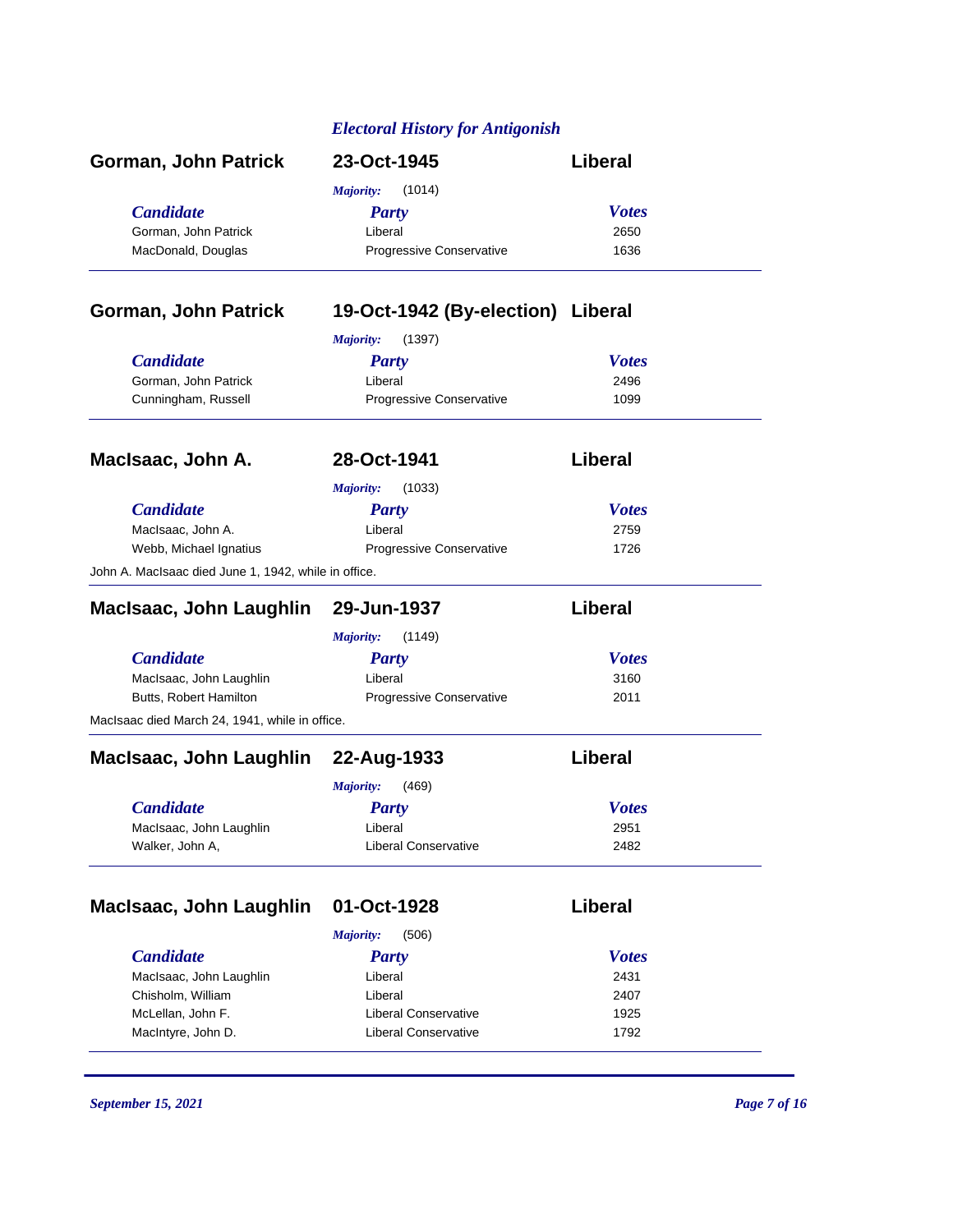| <b>Chisholm, William</b>     | 01-Oct-1928                 | Liberal      |  |
|------------------------------|-----------------------------|--------------|--|
|                              | (482)<br>Majority:          |              |  |
| <b>Candidate</b>             | Party                       | <b>Votes</b> |  |
| MacIsaac, John Laughlin      | Liberal                     | 2431         |  |
| Chisholm, William            | Liberal                     | 2407         |  |
| McLellan, John F.            | Liberal Conservative        | 1925         |  |
| MacIntyre, John D.           | <b>Liberal Conservative</b> | 1792         |  |
| MacIsaac, John Laughlin      | 25-Jun-1925                 | Liberal      |  |
|                              | (298)<br>Majority:          |              |  |
| <b>Candidate</b>             | Party                       | <b>Votes</b> |  |
| Martin and the Lord and Part | $1.21 - 1.22 = 1.2$         | $\sim$       |  |

| MacIsaac, John Laughlin | Liberal              | 2393 |
|-------------------------|----------------------|------|
| Chisholm, William       | Liberal              | 2267 |
| Chisholm, Duncan S.     | Liberal Conservative | 2095 |
| Irish. Frederick R.     | Liberal Conservative | 1871 |
|                         |                      |      |

**Chisholm, William 25-Jun-1925 Liberal**

*Majority:* (172)

| <b>Party</b>                | <b>Votes</b> |
|-----------------------------|--------------|
| Liberal                     | 2393         |
| Liberal                     | 2267         |
| Liberal Conservative        | 2095         |
| <b>Liberal Conservative</b> | 1871         |
|                             |              |

### **Chisholm, William 16-Jan-1923 (By-election) Liberal**

|                   | <i>Majority:</i> () |              |
|-------------------|---------------------|--------------|
| <b>Candidate</b>  | Party               | <b>Votes</b> |
| Chisholm, William | Liberal             | $\Omega$     |

Chisholm won, took seat February 22, 1923.

| MacGillivray, Angus J.                                                           | 27-Jul-1920       | <b>Farmers' Party</b> |
|----------------------------------------------------------------------------------|-------------------|-----------------------|
|                                                                                  | (79)<br>Majority: |                       |
| <b>Candidate</b>                                                                 | Party             | <b>Votes</b>          |
| Chisholm, William                                                                | Liberal           | 2059                  |
| MacGillivray, Angus J.                                                           | Farmers' Party    | 1804                  |
| MacMillan, Alexander Sterling                                                    | Liberal           | 1725                  |
| Irish. Frederick R.                                                              | Farmers' Party    | 1706                  |
| Chisholm was appointed Minister of Highways. He was re-elected January 16, 1923. |                   |                       |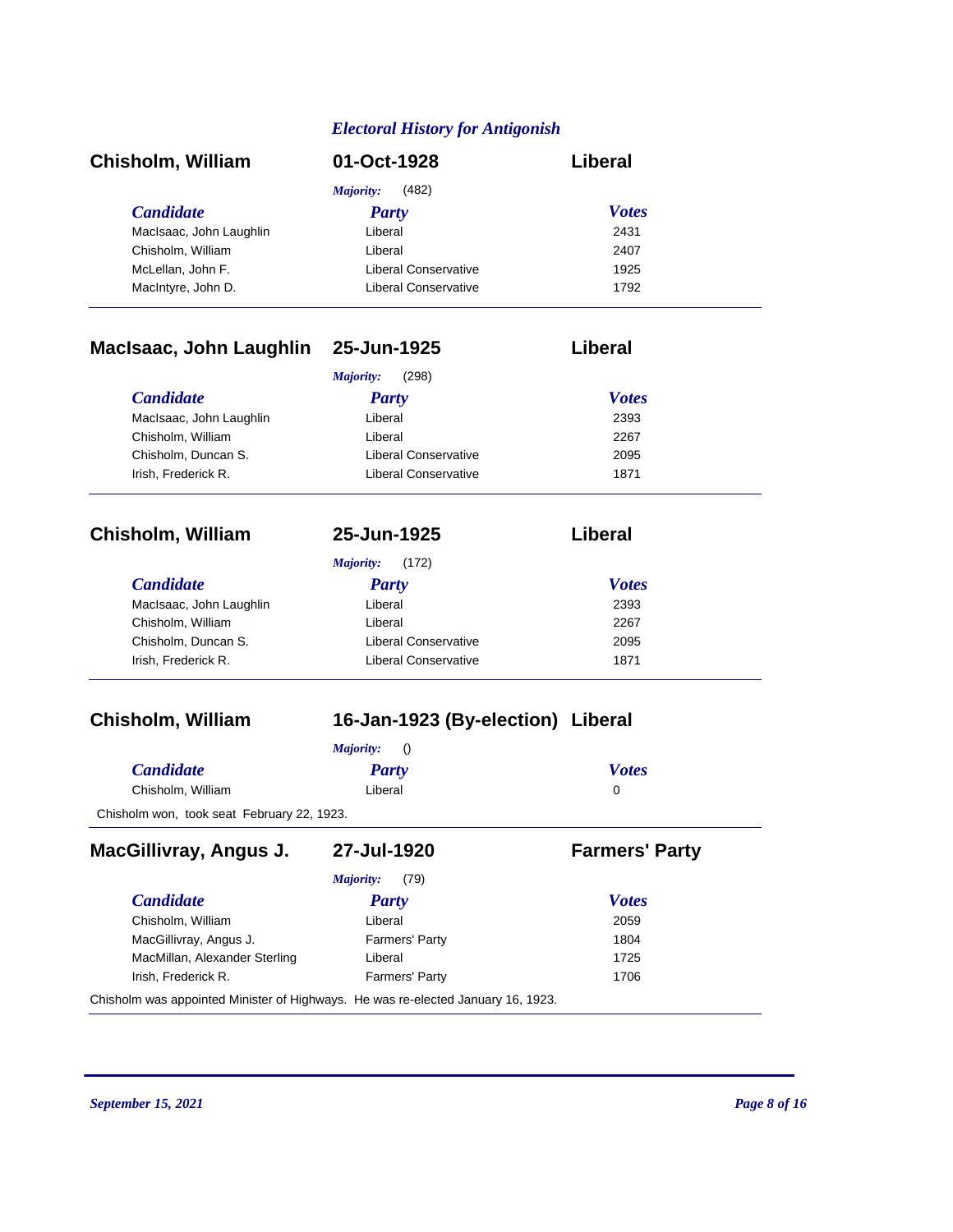| <b>Chisholm, William</b>                                                         | 27-Jul-1920        | Liberal      |
|----------------------------------------------------------------------------------|--------------------|--------------|
|                                                                                  | (334)<br>Majority: |              |
| <b>Candidate</b>                                                                 | Party              | <b>Votes</b> |
| Chisholm, William                                                                | Liberal            | 2059         |
| MacGillivray, Angus J.                                                           | Farmers' Party     | 1804         |
| MacMillan, Alexander Sterling                                                    | Liberal            | 1725         |
| Irish, Frederick R.                                                              | Farmers' Party     | 1706         |
| Chisholm was appointed Minister of Highways. He was re-elected January 16, 1923. |                    |              |

#### **Trotter, Frederick Robert 20-Jun-1916 Liberal**

| (133)<br>Majority:        |                      |              |  |
|---------------------------|----------------------|--------------|--|
| <i>Candidate</i>          | <b>Party</b>         | <b>Votes</b> |  |
| Chisholm, William         | Liberal              | 1366         |  |
| Trotter, Frederick Robert | Liberal              | 1300         |  |
| O'Brien, John Sarsfield   | Liberal Conservative | 1167         |  |
| Macdonald, Allan          | Liberal Conservative | 953          |  |

| Chisholm, William | 20-Jun-1916 | Liberal |
|-------------------|-------------|---------|
|-------------------|-------------|---------|

| $\mathbf{r}$ |  | (400) |
|--------------|--|-------|
|              |  |       |
|              |  |       |

| (199)<br>Majority:          |              |  |
|-----------------------------|--------------|--|
| Party                       | <b>Votes</b> |  |
| Liberal                     | 1366         |  |
| Liberal                     | 1300         |  |
| Liberal Conservative        | 1167         |  |
| <b>Liberal Conservative</b> | 953          |  |
|                             |              |  |

### **O'Brien, John Sarsfield 16-Jan-1913 (By-election) Liberal Conservative**

| <b>Votes</b>                 |
|------------------------------|
| Liberal Conservative<br>1354 |
| 1056                         |
|                              |

#### **Trotter, Frederick Robert 14-Jun-1911 Liberal**

|  | ∟iberal |  |
|--|---------|--|
|  |         |  |

|                           | (197)<br>Majority:   |              |
|---------------------------|----------------------|--------------|
| <i>Candidate</i>          | Party                | <b>Votes</b> |
| Girroir, Edward Lavin     | Liberal Conservative | 1299         |
| Trotter, Frederick Robert | Liberal              | 1267         |
| Chisholm, Christopher P.  | Liberal              | 1070         |
| Macdougall, Hugh          | Liberal Conservative | 1016         |

Girroir was appointed to the Senate, November 20, 1912. He was replaced by John S. O'Brien.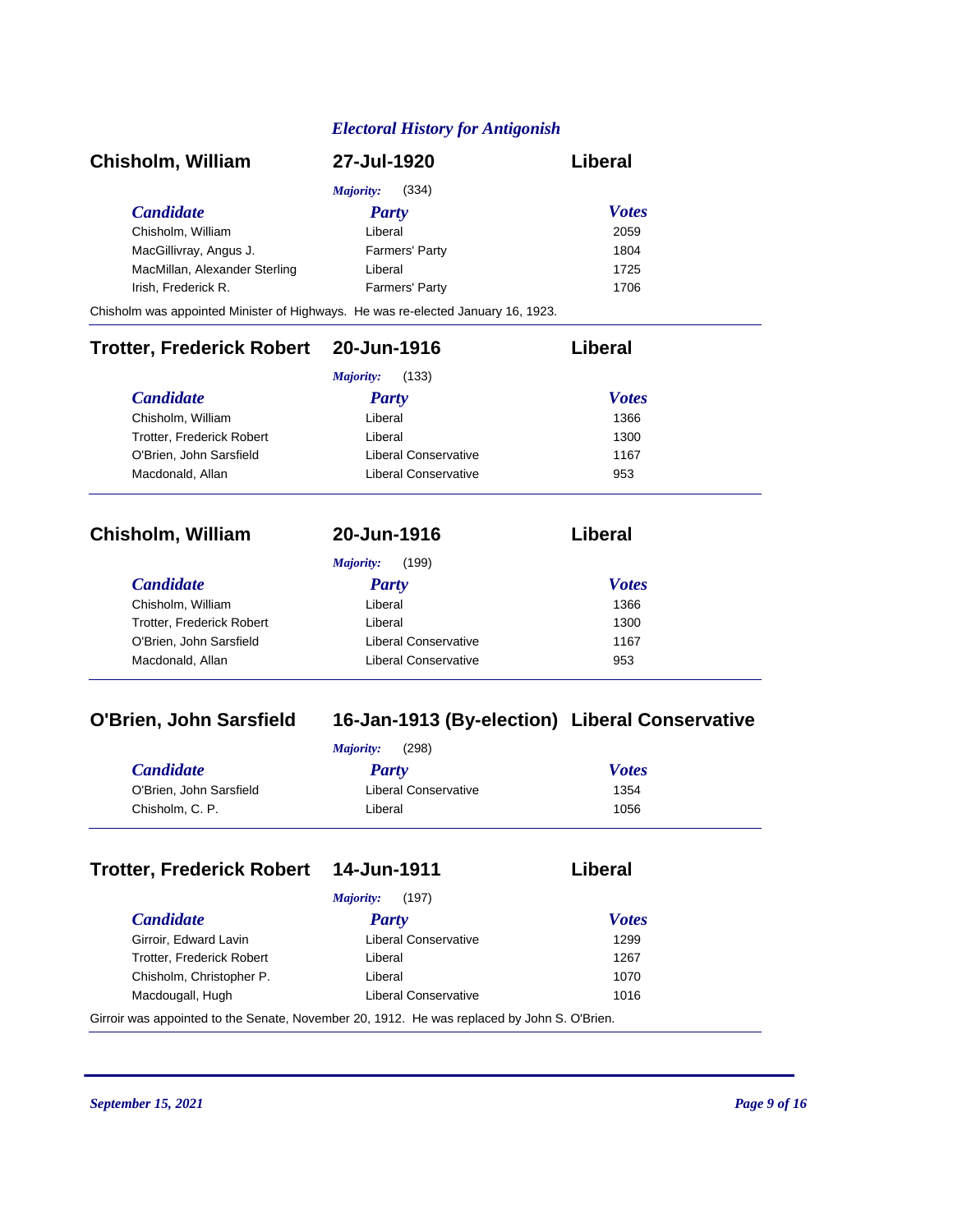| Girroir, Edward Lavin                                                                                                                         | 14-Jun-1911                       | <b>Liberal Conservative</b> |
|-----------------------------------------------------------------------------------------------------------------------------------------------|-----------------------------------|-----------------------------|
|                                                                                                                                               | Majority:<br>(229)                |                             |
| <b>Candidate</b>                                                                                                                              | <b>Party</b>                      | <b>Votes</b>                |
| Girroir, Edward Lavin                                                                                                                         | Liberal Conservative              | 1299                        |
| Trotter, Frederick Robert                                                                                                                     | Liberal                           | 1267                        |
| Chisholm, Christopher P.                                                                                                                      | Liberal                           | 1070                        |
| Macdougall, Hugh                                                                                                                              | <b>Liberal Conservative</b>       | 1016                        |
| Girroir was appointed to the Senate, November 20, 1912. He was replaced by John S. O'Brien.                                                   |                                   |                             |
| <b>Chisholm, Christopher P.</b>                                                                                                               | 09-Apr-1907 (By-election) Liberal |                             |
|                                                                                                                                               | Majority:<br>$\left( \right)$     |                             |
| <b>Candidate</b>                                                                                                                              | <b>Party</b>                      | <b>Votes</b>                |
| Chisholm, Christopher P.                                                                                                                      | Liberal                           | $\Omega$                    |
| Chisholm won by acclamation.                                                                                                                  |                                   |                             |
| Trotter, Frederick Robert 20-Jun-1906                                                                                                         |                                   | Liberal                     |
|                                                                                                                                               | Majority:<br>$\left( \right)$     |                             |
| <b>Candidate</b>                                                                                                                              | <b>Party</b>                      | <b>Votes</b>                |
| Trotter, Frederick Robert                                                                                                                     | Liberal                           | 0                           |
| Chisholm, Christopher P.                                                                                                                      | Liberal                           | $\Omega$                    |
| Both Chisholm and Trotter won by acclamation.<br>Chisholm resigned upon appointment as Commissioner of Public Works an Mines, March 23, 1907. |                                   |                             |
| Chisholm, Christopher P. 20-Jun-1906                                                                                                          |                                   | Liberal                     |
|                                                                                                                                               | Majority:<br>$\left( \right)$     |                             |
| <b>Candidate</b>                                                                                                                              | <b>Party</b>                      | <b>Votes</b>                |
| Trotter, Frederick Robert                                                                                                                     | Liberal                           | 0                           |
| Chisholm, Christopher P.                                                                                                                      | Liberal                           | $\Omega$                    |
| Both Chisholm and Trotter won by acclamation.<br>Chisholm resigned upon appointment as Commissioner of Public Works an Mines, March 23, 1907. |                                   |                             |
| <b>Trotter, Frederick Robert</b>                                                                                                              | 22-Jan-1903 (By-election) Liberal |                             |
|                                                                                                                                               | Majority:<br>$\left( \right)$     |                             |
| <b>Candidate</b>                                                                                                                              | Party                             | <b>Votes</b>                |
| Trotter, Frederick Robert                                                                                                                     | Liberal                           | 0                           |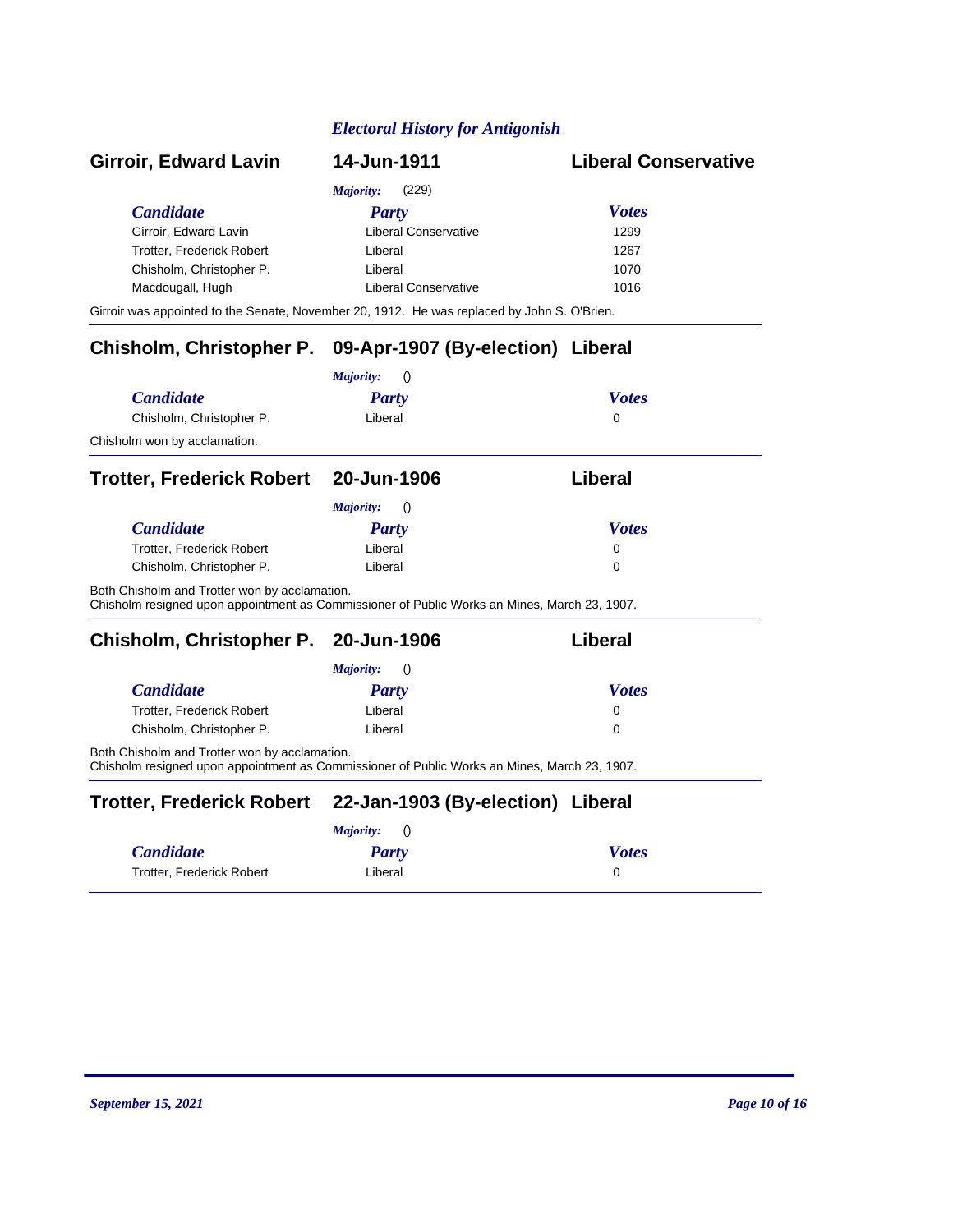| <b>McGillivray, Angus</b> | 02-Oct-1901                          | Liberal      |
|---------------------------|--------------------------------------|--------------|
|                           | <i>Majority:</i><br>$\left( \right)$ |              |
| <i>Candidate</i>          | <b>Party</b>                         | <b>Votes</b> |
| Chisholm, Christopher P.  | Liberal                              | 0            |
| McGillivray, Angus        | Liberal                              | 0            |

Both Chisholm and McGillivray won their seats by acclamation. McGillivray resigned. He was appointed county court judge Dec. 1902.

#### **Chisholm, Christopher P. 02-Oct-1901 Liberal**

|                          | Majority:<br>$\left( \right)$ |              |
|--------------------------|-------------------------------|--------------|
| <b>Candidate</b>         | Party                         | <b>Votes</b> |
| McGillivray, Angus       | Liberal                       | 0            |
| Chisholm, Christopher P. | Liberal                       | 0            |

Both Chisholm and McGillivray won their seats by acclamation. McGillivray resigned. He was appointed county court judge Dec. 1902.

| <b>McGillivray, Angus</b>  | 20-Apr-1897          | Liberal      |  |
|----------------------------|----------------------|--------------|--|
|                            | (140)<br>Majority:   |              |  |
| <b>Candidate</b>           | Party                | <b>Votes</b> |  |
| McGillivray, Angus         | Liberal              | 1263         |  |
| Chisholm, Christopher P.   | Liberal              | 1176         |  |
| Whidden, Charles Blanchard | Liberal Conservative | 1123         |  |
| Macdougald, Hugh           | Liberal Conservative | 986          |  |

#### **Chisholm, Christopher P. 20-Apr-1897 Liberal**

| (53)<br>Majority:          |                             |              |  |
|----------------------------|-----------------------------|--------------|--|
| <i>Candidate</i>           | <b>Party</b>                | <b>Votes</b> |  |
| McGillivray, Angus         | Liberal                     | 1263         |  |
| Chisholm, Christopher P.   | Liberal                     | 1176         |  |
| Whidden, Charles Blanchard | <b>Liberal Conservative</b> | 1123         |  |
| Macdougald, Hugh           | <b>Liberal Conservative</b> | 986          |  |

| 13-Jun-1895 (By-election) Liberal<br><b>McGillivray, Angus</b> |                    |              |
|----------------------------------------------------------------|--------------------|--------------|
|                                                                | (289)<br>Majority: |              |
| <b>Candidate</b>                                               | Party              | <b>Votes</b> |
| McGillivray, Angus                                             | Liberal            | 1314         |
| Fraser, D. A.                                                  | Liberal            | 1025         |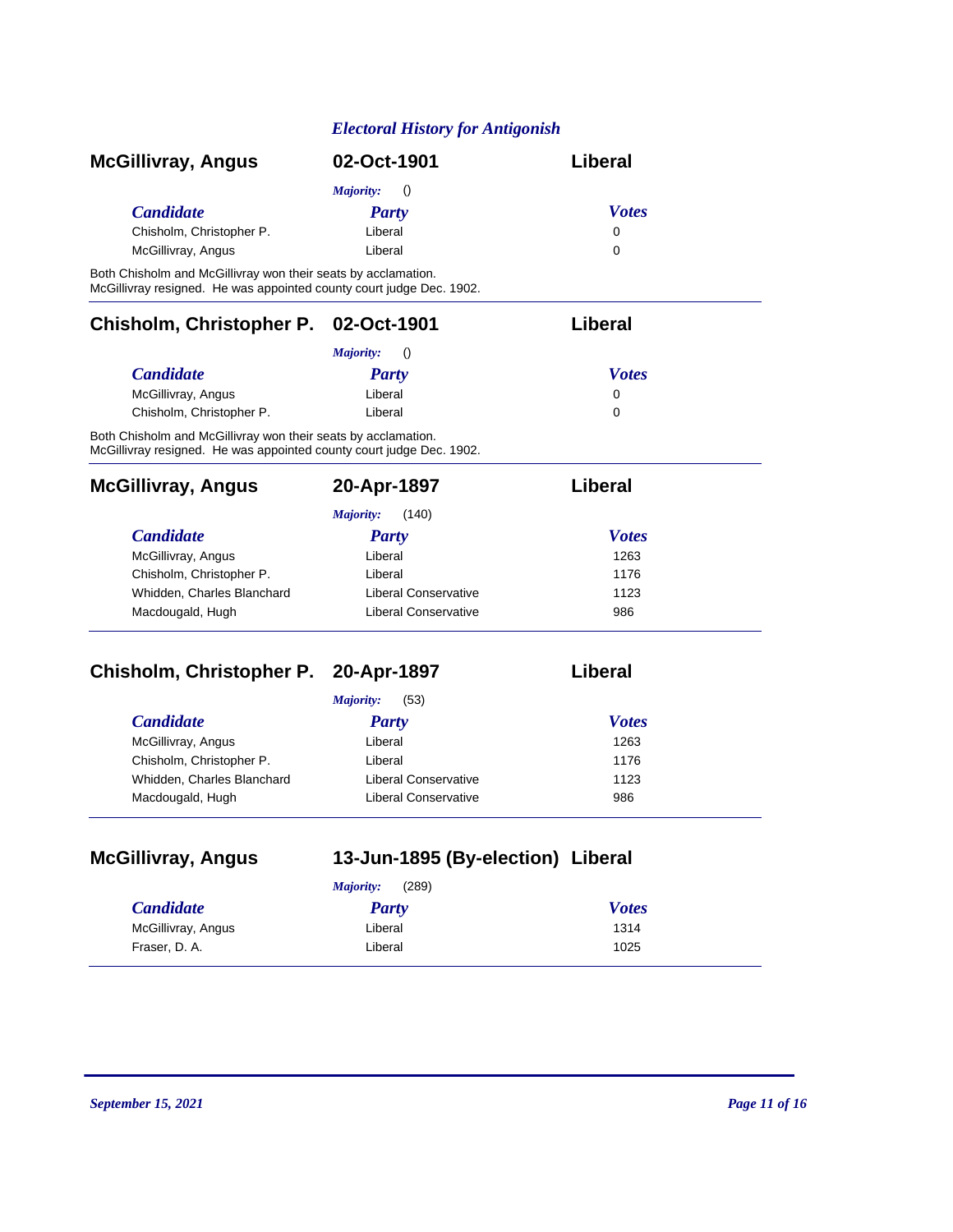| <b>McIsaac, Colin Francis</b>                                          | 15-Mar-1894               | Liberal      |
|------------------------------------------------------------------------|---------------------------|--------------|
|                                                                        | (192)<br><i>Majority:</i> |              |
| <b>Candidate</b>                                                       | Party                     | <b>Votes</b> |
| McIsaac, Colin Francis                                                 | Liberal                   | 1333         |
| Chisholm, Christopher P.                                               | Liberal                   | 1225         |
| Cameron, J. J.                                                         | Liberal Conservative      | 1141         |
| Gregory, C. E.                                                         | Liberal Conservative      | 1064         |
| McIsaac resigned to contest the federal by-election of April 17, 1895. |                           |              |

# **Chisholm, Christopher P. 15-Mar-1894 Liberal**

| (84)<br><i>Majority:</i> |                      |              |
|--------------------------|----------------------|--------------|
| <i>Candidate</i>         | <b>Party</b>         | <b>Votes</b> |
| McIsaac, Colin Francis   | Liberal              | 1333         |
| Chisholm, Christopher P. | Liberal              | 1225         |
| Cameron, J. J.           | Liberal Conservative | 1141         |
| Gregory, C. E.           | Liberal Conservative | 1064         |

McIsaac resigned to contest the federal by-election of April 17, 1895.

#### **Chisholm, Christopher P. 05-Mar-1891 (By-election) Liberal**

| (17)<br>Majority:        |         |              |
|--------------------------|---------|--------------|
| <b>Candidate</b>         | Party   | <b>Votes</b> |
| Chisholm, Christopher P. | Liberal | 933          |
| Cameron, J. J.           | Liberal | 916          |

| <b>McIsaac, Colin Francis</b>                                                                                        | 21-May-1890          | Liberal      |
|----------------------------------------------------------------------------------------------------------------------|----------------------|--------------|
|                                                                                                                      | (271)<br>Majority:   |              |
| <b>Candidate</b>                                                                                                     | <b>Party</b>         | <b>Votes</b> |
| McGillivray, Angus                                                                                                   | Liberal              | 1362         |
| McIsaac, Colin Francis                                                                                               | Liberal              | 1274         |
| Cameron, J. J.                                                                                                       | Liberal Conservative | 1003         |
| McPhee, Archibald                                                                                                    | Liberal Conservative | 800          |
| McGillivray resigned February 23, 1891, before the House met, to contest the federal general election March 5, 1891. |                      |              |

| <b>McGillivray, Angus</b> | 21-May-1890          | Liberal      |
|---------------------------|----------------------|--------------|
|                           | (359)<br>Majority:   |              |
| <b>Candidate</b>          | <b>Party</b>         | <b>Votes</b> |
| McGillivray, Angus        | Liberal              | 1362         |
| McIsaac, Colin Francis    | Liberal              | 1274         |
| Cameron, J. J.            | Liberal Conservative | 1003         |
| McPhee, Archibald         | Liberal Conservative | 800          |

McGillivray resigned February 23, 1891, before the House met, to contest the federal general election March 5, 1891.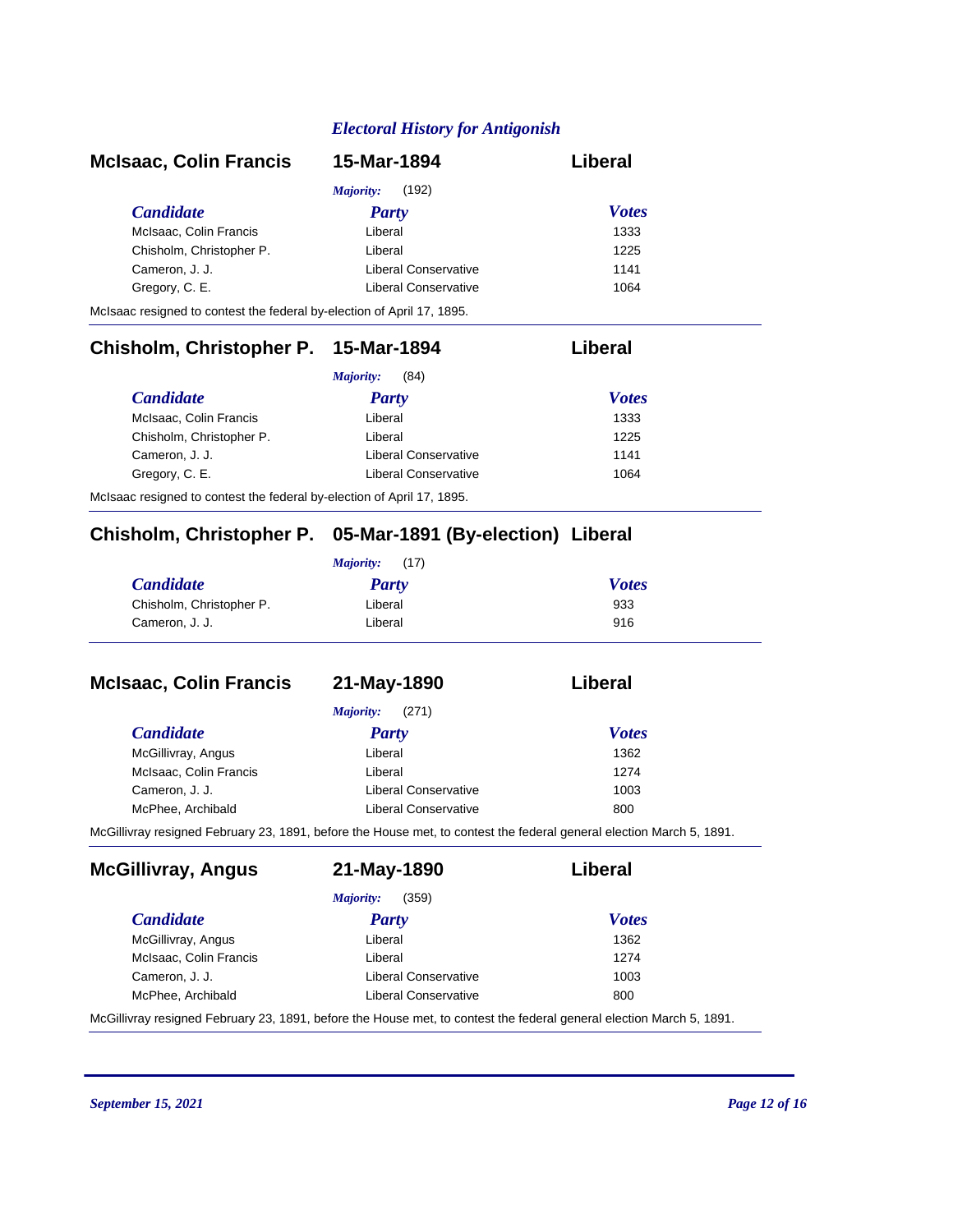| <b>McGillivray, Angus</b>     | 22-Feb-1887 (By-election) Liberal |              |  |
|-------------------------------|-----------------------------------|--------------|--|
|                               | Majority:<br>$\langle$ )          |              |  |
| <b>Candidate</b>              | <b>Party</b>                      | <b>Votes</b> |  |
| McGillivray, Angus            | Liberal                           | 0            |  |
| <b>McIsaac, Colin Francis</b> | 15-Jun-1886                       | Liberal      |  |
|                               | Majority:<br>(369)                |              |  |
| <b>Candidate</b>              | <b>Party</b>                      | <b>Votes</b> |  |
| McGillivray, Angus            | Liberal                           | 1384         |  |

| McIsaac. Colin Francis<br>Liberal                  | 1269 |
|----------------------------------------------------|------|
| Whidden, Charles Blanchard<br>Liberal Conservative | 900  |
| McDonald, Rod K.<br>Liberal Conservative           | 482  |

McGillivray resigned Feb. 11, 1887, before the House met, to contest the federal general election February 22, 1887. He was defeated and ran again for the Legislative Assembly and was re-elected March 8, 1887.

| <b>McGillivray, Angus</b>  | 15-Jun-1886                 | Liberal      |  |
|----------------------------|-----------------------------|--------------|--|
|                            | (434)<br>Majority:          |              |  |
| <b>Candidate</b>           | <b>Party</b>                | <b>Votes</b> |  |
| McGillivray, Angus         | Liberal                     | 1384         |  |
| McIsaac, Colin Francis     | Liberal                     | 1269         |  |
| Whidden, Charles Blanchard | Liberal Conservative        | 900          |  |
| McDonald, Rod K.           | <b>Liberal Conservative</b> | 482          |  |

McGillivray resigned Feb. 11, 1887, before the House met, to contest the federal general election February 22, 1887. He was defeated and ran again for the Legislative Assembly and was re-elected March 8, 1887.

| <b>Whidden, Charles</b><br><b>Blanchard</b> | 29-Aug-1882 (By-election) Liberal Conservative |
|---------------------------------------------|------------------------------------------------|
|                                             | (341)<br><i>Majority:</i>                      |

| <b>Candidate</b>           | Party                | <b>Votes</b> |
|----------------------------|----------------------|--------------|
| Whidden, Charles Blanchard | Liberal Conservative | 1026         |
| Gregory, C. C.             | Liberal              | 685          |

#### **Thompson, John Sparrow David**

#### **Liberal Conservative**

| (623)<br>Majority:                                                                   |                      |              |
|--------------------------------------------------------------------------------------|----------------------|--------------|
| <i>Candidate</i>                                                                     | Party                | <b>Votes</b> |
| Thompson, John Sparrow David                                                         | Liberal Conservative | 1166         |
| McGillivray, Angus                                                                   | Liberal              | 1094         |
| McDonald, Joseph                                                                     | Liberal              | 543          |
| Thompson resigned before the House met. He was appointed judge of the Supreme Court. |                      |              |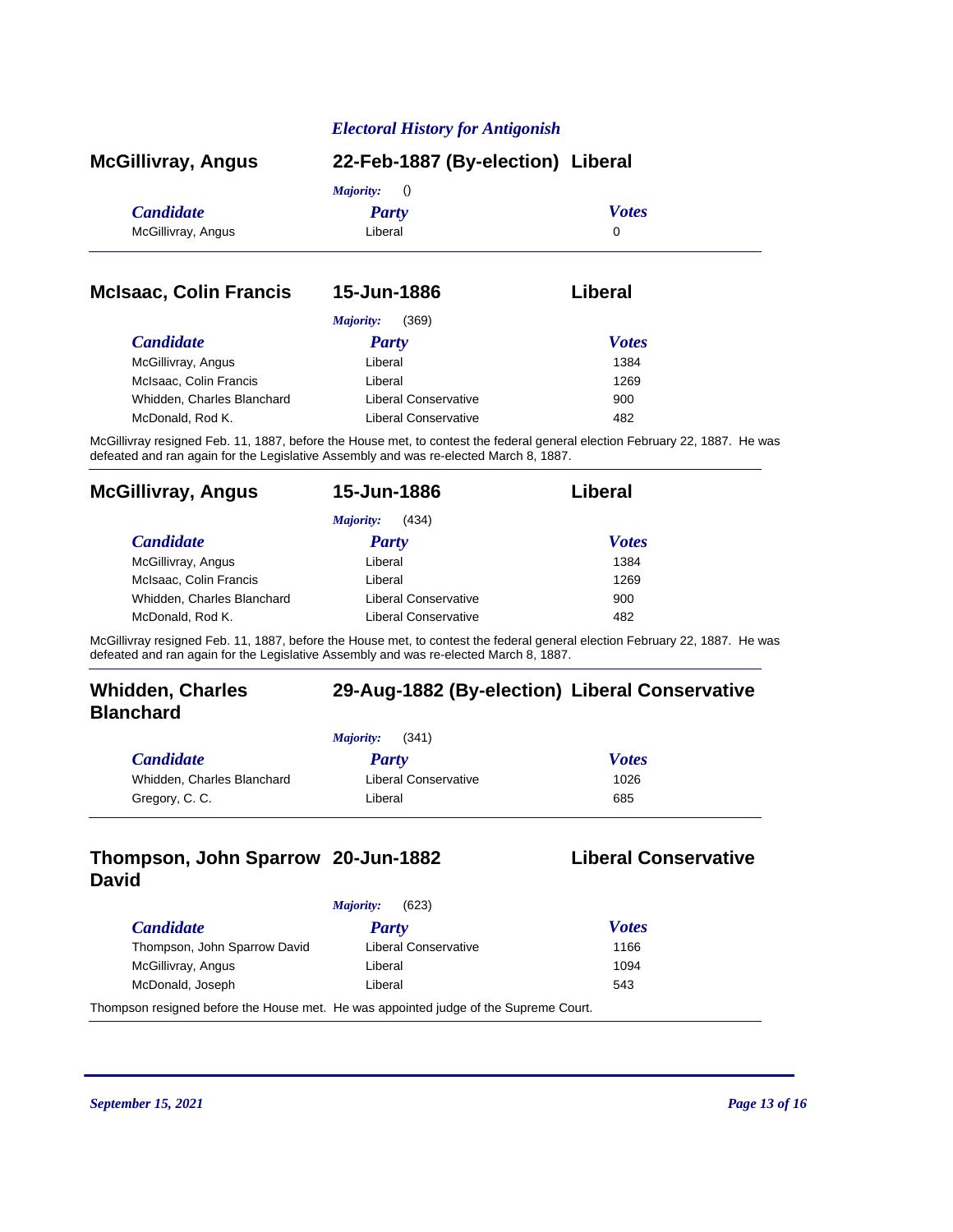| <b>McGillivray, Angus</b>                                                            | 20-Jun-1882           | Liberal                     |
|--------------------------------------------------------------------------------------|-----------------------|-----------------------------|
|                                                                                      | Majority:<br>(560)    |                             |
| <b>Candidate</b>                                                                     | Party                 | <b>Votes</b>                |
| Thompson, John Sparrow David                                                         | Liberal Conservative  | 1166                        |
| McGillivray, Angus                                                                   | Liberal               | 1094                        |
| McDonald, Joseph                                                                     | Liberal               | 543                         |
| Thompson resigned before the House met. He was appointed judge of the Supreme Court. |                       |                             |
| Thompson, John Sparrow 17-Sep-1878<br><b>David</b>                                   |                       | <b>Liberal Conservative</b> |
|                                                                                      | Majority:<br>$\theta$ |                             |
| <b>Candidate</b>                                                                     | Party                 | <b>Votes</b>                |

| <b>Candidate</b>                                 | <b>Party</b>                  | <b>Votes</b> |  |
|--------------------------------------------------|-------------------------------|--------------|--|
| McGillivray, Angus                               | Liberal                       | 0            |  |
| Thompson, John Sparrow David                     | Liberal Conservative          | 0            |  |
| Both Thompson and McGillivray won by acclamation |                               |              |  |
| <b>McGillivray, Angus</b>                        | 17-Sep-1878                   | Liberal      |  |
|                                                  | Majority:<br>$\left( \right)$ |              |  |
| <b>Candidate</b>                                 | <b>Party</b>                  | <b>Votes</b> |  |
| McGillivray, Angus                               | Liberal                       | 0            |  |
| Thompson, John Sparrow David                     | Liberal Conservative          | 0            |  |

Both Thompson and McGillivray won by acclamation

#### **Thompson, John Sparrow 04-Dec-1877 (By-election) Liberal Conservative David**

|                                                                      | (Acclamation)<br>Majority: |                             |  |  |
|----------------------------------------------------------------------|----------------------------|-----------------------------|--|--|
| <b>Candidate</b>                                                     | <b>Party</b>               | <b>Votes</b>                |  |  |
| Thompson, John Sparrow David                                         | Liberal Conservative       | 0                           |  |  |
| Thompson won by acclamation                                          |                            |                             |  |  |
| McKinnon, John J.                                                    | 17-Dec-1874                | <b>Liberal Conservative</b> |  |  |
|                                                                      | Majority:<br>(351)         |                             |  |  |
| <b>Candidate</b>                                                     | <b>Party</b>               | <b>Votes</b>                |  |  |
| McKinnon. John J.                                                    | Liberal Conservative       | 1012                        |  |  |
| McDonald, Daniel                                                     | Liberal                    | 752                         |  |  |
| McDonald, Joseph                                                     | Liberal                    | 661                         |  |  |
| McKinnon resigned July 1877 and was replaced by John S. D. Thompson. |                            |                             |  |  |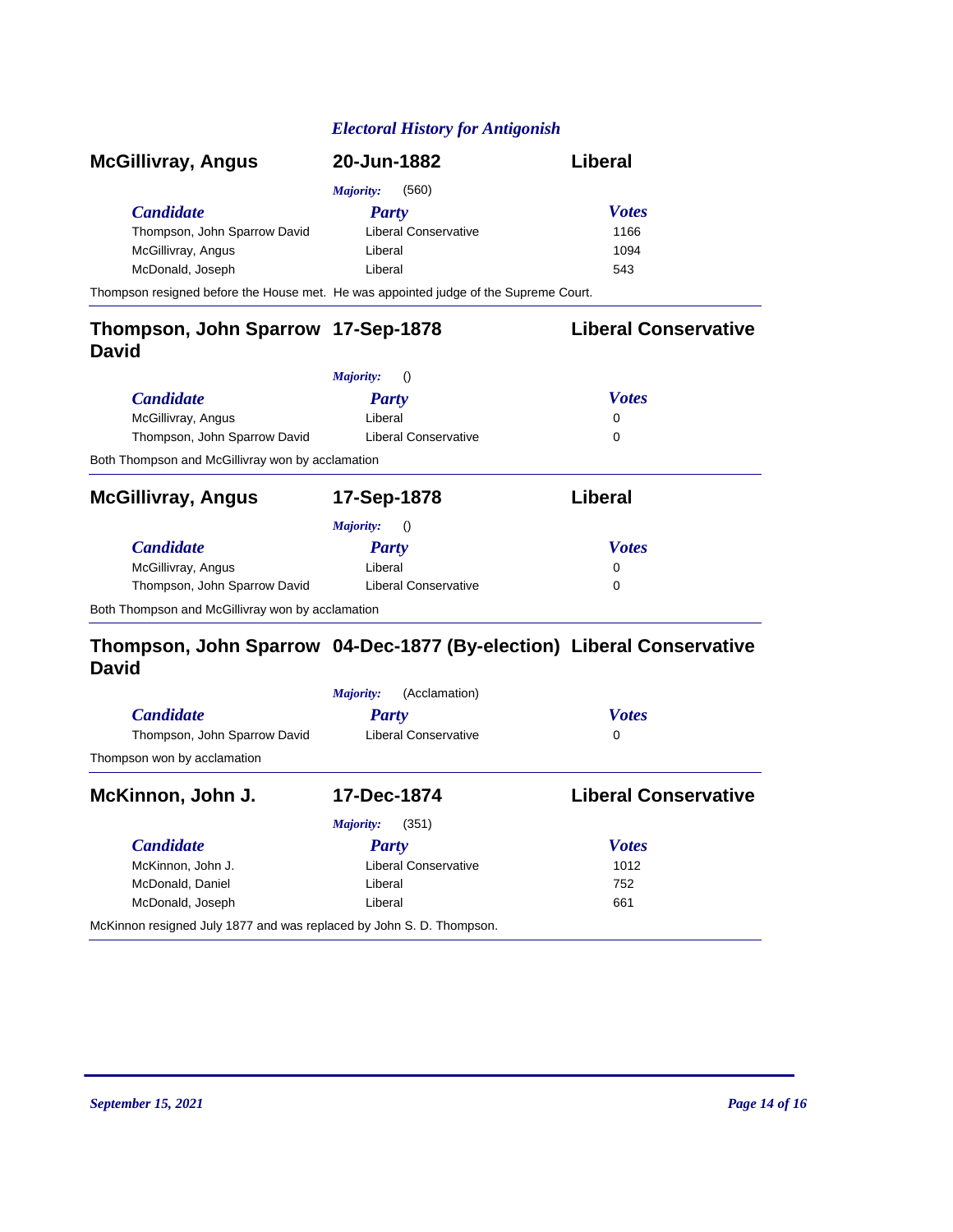| <b>McDonald, Daniel</b> | 17-Dec-1874          | Liberal      |
|-------------------------|----------------------|--------------|
|                         | Majority:<br>(91)    |              |
| <i>Candidate</i>        | <b>Party</b>         | <b>Votes</b> |
| McKinnon, John J.       | Liberal Conservative | 1012         |
| McDonald, Daniel        | Liberal              | 752          |
| McDonald, Joseph        | Liberal              | 661          |

McKinnon resigned July 1877 and was replaced by John S. D. Thompson.

| <b>McDonald, Daniel</b> | 11-Feb-1873 (By-election) Liberal<br>Majority:<br>$\langle$ |              |  |
|-------------------------|-------------------------------------------------------------|--------------|--|
|                         |                                                             |              |  |
| <b>Candidate</b>        | <b>Party</b>                                                | <b>Votes</b> |  |
| McDonald, Daniel        | Liberal                                                     | 0            |  |
| <b>McDonald, Daniel</b> | 16-May-1871                                                 | Liberal      |  |
|                         | (199)<br>Majority:                                          |              |  |
| <b>Candidate</b>        | <b>Party</b>                                                | <b>Votes</b> |  |
| McDonald, Daniel        | Liberal                                                     | 1052         |  |

MacDonald, Joseph Liberal Liberal 278 Henry, R. N. Same Conservative Renry, R. N. Same Renry, R. N. Same Renry, R. N. Same Renry, R. N. Same Renry, R McGillivray, Angus **McGillivray, Angus** Liberal Conservative **553** D. McDonald seat declared vacant. He was appointed Chief Commissioner of Public Works and Mines Jan. 17, 1873 - reelected 1873

| <b>MacDonald, Joseph</b> | 16-May-1871               | Liberal      |  |
|--------------------------|---------------------------|--------------|--|
|                          | (125)<br><i>Majority:</i> |              |  |
| <b>Candidate</b>         | <b>Party</b>              | <b>Votes</b> |  |
| McDonald, Daniel         | Liberal                   | 1052         |  |
| MacDonald, Joseph        | Liberal                   | 978          |  |
| Henry, R. N.             | Liberal Conservative      | 853          |  |
| McGillivray, Angus       | Liberal Conservative      | 553          |  |

D. McDonald seat declared vacant. He was appointed Chief Commissioner of Public Works and Mines Jan. 17, 1873 - reelected 1873

| <b>McDonald, Daniel</b> | 18-Sep-1867         | <b>Anti-Confederate</b> |
|-------------------------|---------------------|-------------------------|
|                         | (1014)<br>Majority: |                         |
| <b>Candidate</b>        | <b>Party</b>        | <b>Votes</b>            |
| McDonald, Daniel        | Anti-Confederate    | 1424                    |
| MacDonald, Joseph       | Anti-Confederate    | 1072                    |
| Henry, R. N.            | Confederate         | 410                     |
| Macdonald, J.           | Confederate         | 193                     |